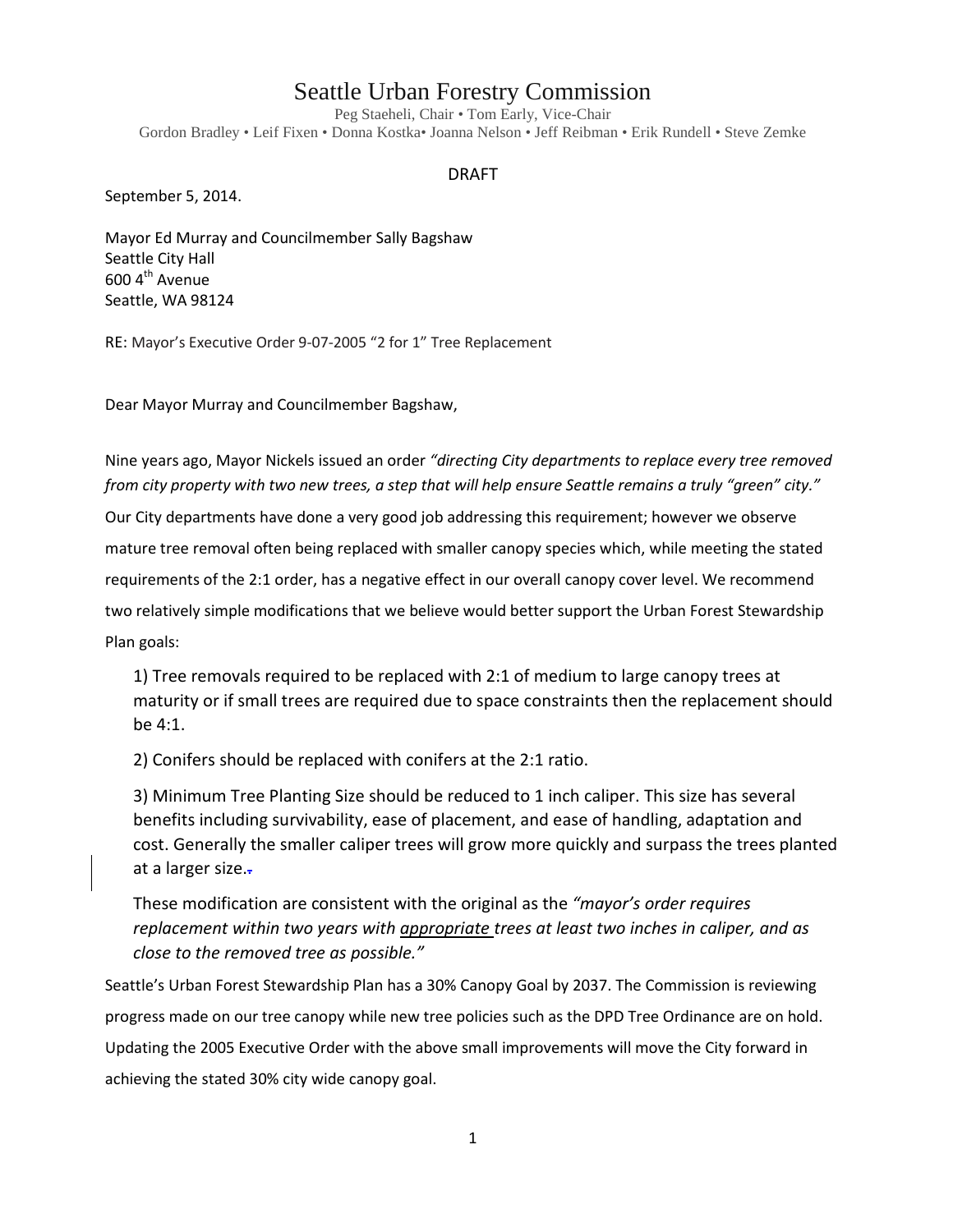Sincerely,

Peg Staeheli, Chair Seattle Urban Forestry Commission

#### **FOR IMMEDIATE RELEASE:**

9/7/2005 12:00:00 PM

### **FOR MORE INFORMATION CONTACT:**

Mayor Orders City to Replace Trees Two-for-One

Executive order ensures Seattle will remain The Emerald City

SEATTLE -- Mayor Greg Nickels issued an Executive Order today directing City departments to replace every tree removed from city property with two new trees, a step that will help ensure Seattle remains a truly "green" city.

"Trees are fundamental to the quality of our lives in the city," Nickels said. "They clean our air and water, cool our streets and homes, reduce noise in our neighborhoods and enhance beauty and nature in our city."

The Mayor's proposed 2006 budget, which he will submit to the City Council on Sept. 26, includes an additional \$170,000 for tree plantings.

The City must occasionally remove trees for safety reasons or as part of public projects and other developments. The mayor's order requires replacement within two years with appropriate trees at least two inches in caliper, and as close to the removed tree as possible.

The new order will apply primarily to Seattle Parks and Recreation, which manages 2,500 acres of forest and 1.2 million trees, and the Seattle Department of Transportation, which manages the city's 130,000 street trees.

Nickels also ordered City departments to develop or amend tree policies to comply with the order, and to apply the policy to all contracts with private vendors for development on city-owned land. The order applies to trees within the city limits.

Today's announcement follows the effort Nickels launched last year with the Cascade Land Conservancy to restore Seattle's public forest and stop the spread of ivy and other invasive species. The Green Seattle Partnership will restore 2,500 acres of public forest by 2024.

With help from the Cascade Land Conservancy, the state's leading land conservation organization, the program plans to save 150 acres of public forest per year. That's 15 times the number of acres the city has restored in years past. In addition, the Partnership will improve trails through greenbelts and natural areas, provide youth training and employment opportunities, and increase public stewardship of Seattle's forests.

Some of the advantages of trees: